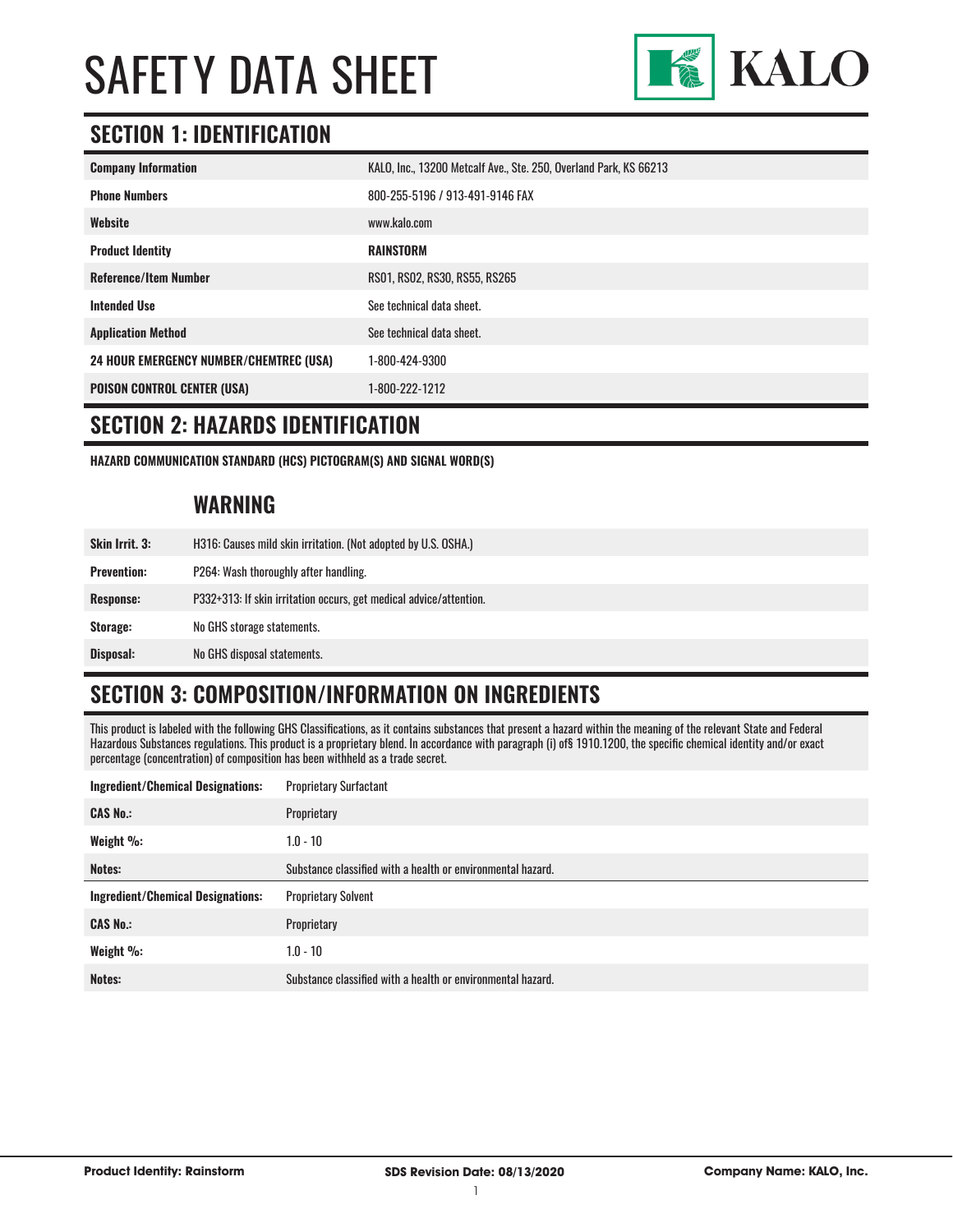

#### **SECTION 4: FIRST AID MEASURES**

#### **[DESCRIPTIONS]**

| General:           | In all cases of doubt, or when symptoms persist, seek medical attention. Never give anything by mouth to an unconscious person.                                                                                                         |
|--------------------|-----------------------------------------------------------------------------------------------------------------------------------------------------------------------------------------------------------------------------------------|
| <b>Inhalation:</b> | Remove to fresh air. Keep patient warm and at rest. If breathing is irregular or stopped, give artificial respiration. If unconscious, place in the recovery<br>position and obtain immediate medical attention. Give nothing by mouth. |
| Eyes:              | Irrigate copiously with clean fresh water for at least 10 minutes, holding the eyelids apart and seek medical attention.                                                                                                                |
| Skin:              | Remove contaminated clothing. Wash skin thoroughly with soap and water or use a recognized skin cleanser. Do NOT use solvents or thinners.                                                                                              |
| Ingestion:         | If accidentally swallowed, obtain immediate medical attention. Keep at rest, Do NOT induce vomiting.                                                                                                                                    |
|                    | [MOST IMPORTANT SYMPTOMS AND EFFECTS, BOTH ACUTE AND DELAYED]                                                                                                                                                                           |
| Overview:          | No adverse symptoms or effects anticipated under normal handling conditions. See Section 2 for further details.                                                                                                                         |
| <b>Skin:</b>       | Cause mild skin irritation. (Not adopted by U.S. OSHA.)                                                                                                                                                                                 |

### **SECTION 5: FIREFIGHTING MEASURES**

| <b>Extinguishing Media:</b>     | Alcohol resistant foam, CO <sup>2</sup> , powder, or water spray. Do not use water jet.                                                                                                                                                                                                                                                                |
|---------------------------------|--------------------------------------------------------------------------------------------------------------------------------------------------------------------------------------------------------------------------------------------------------------------------------------------------------------------------------------------------------|
| <b>Special Hazards:</b>         | Combustion may yield smoke, carbon monoxide, and other products of incomplete combustion. Oxides of sulfur, nitrogen or phosphorus may<br>also be formed. Never use welding or cutting torches on or near container, even if empty.                                                                                                                    |
| <b>Advice For Firefighters:</b> | Evacuate area. Prevent contamination from run-off of adjacent areas, streams, drinking water and sewers. Do not flush down sewers or other<br>drainage systems. Exposed firefighters must wear standard protective equipment and in enclosed areas self-contained breathing apparatus.<br>Use water-spray to cool fire-exposed surfaces and personnel. |

## **SECTION 6: ACCIDENTAL RELEASE MEASURES**

| <b>Precautions/Procedures:</b>                                         | Keep all sources of ignition away from spill/release. In case of a major spill or spillage in a confined space evacuate the area and<br>check vapor levels.                                                                                                                                                                                                                                                                                                                                                                                                                                                                                                               |
|------------------------------------------------------------------------|---------------------------------------------------------------------------------------------------------------------------------------------------------------------------------------------------------------------------------------------------------------------------------------------------------------------------------------------------------------------------------------------------------------------------------------------------------------------------------------------------------------------------------------------------------------------------------------------------------------------------------------------------------------------------|
| <b>Environmental Precautions:</b>                                      | Do not allow spills to enter drains or water courses.                                                                                                                                                                                                                                                                                                                                                                                                                                                                                                                                                                                                                     |
| <b>Methods and Material For</b><br><b>Containment and Cleaning Up:</b> | Ventilate the area and avoid breathing vapors. Take the personal protective measures listed in Section 8. Contain and absorb spillage<br>with non-combustible materials (e.g. sand/earth/vermiculite). Place in closed containers outside buildings and dispose of according<br>to the Waste Regulations (see Section 13). Clean, preferably with a detergent. Do not use solvents. Do not allow spills to enter drains<br>or water courses. If drains, sewers, streams or lakes are contaminated, inform the local water company immediately. In the case of<br>contamination of rivers, streams, or lakes, the Environmental Protection Agency should also be informed. |

### **SECTION 7: HANDLING AND STORAGE**

| <b>Precautions For Safe Handling:</b> | Do not get in eyes, on skin, or on clothing. Do not breathe vapors or mists. Keep container closed. Use only with adequate<br>ventilation. Use good personal hygiene practices. Wash hands before eating, drinking, smoking. Remove contaminated clothing<br>and wash before reuse. Destrov contaminated belts and shoes and other items that cannot be decontaminated. Have evewash<br>accessible to use in handling area. See Section 2 for further details. |
|---------------------------------------|----------------------------------------------------------------------------------------------------------------------------------------------------------------------------------------------------------------------------------------------------------------------------------------------------------------------------------------------------------------------------------------------------------------------------------------------------------------|
| <b>Conditions For Safe Storage:</b>   | Store in tightly closed containers in dry, well-ventilated area, away from excessive heat and incompatibles.<br>See Section 2 for further details.                                                                                                                                                                                                                                                                                                             |
| <b>Incompatible Materials:</b>        | Oxidizing agents.                                                                                                                                                                                                                                                                                                                                                                                                                                              |
| <b>Specific End Use(s):</b>           | See technical data sheet.                                                                                                                                                                                                                                                                                                                                                                                                                                      |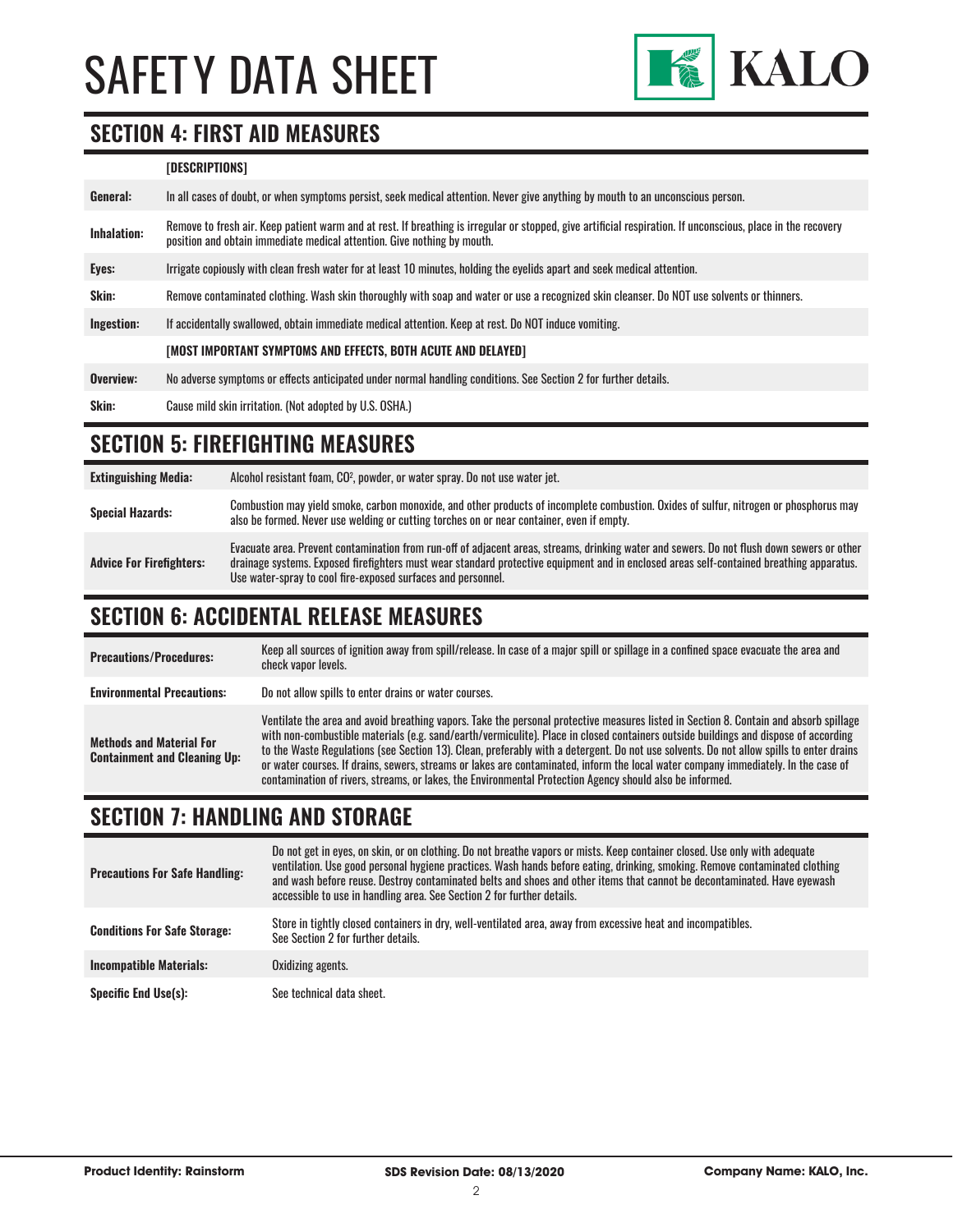

# **SECTION 8: EXPOSURE CONTROLS/PERSONAL PROTECTION**

| <b>Exposure Data:</b>        | This product contains the following ingredient with established limits for exposure under OSHA, ACGIH and/or NIOSH.                                                                                                                                                                                                                    |                               |               |                                                                       |
|------------------------------|----------------------------------------------------------------------------------------------------------------------------------------------------------------------------------------------------------------------------------------------------------------------------------------------------------------------------------------|-------------------------------|---------------|-----------------------------------------------------------------------|
|                              | <b>CAS No.</b>                                                                                                                                                                                                                                                                                                                         | Ingredient                    | <b>Source</b> | Value                                                                 |
|                              |                                                                                                                                                                                                                                                                                                                                        | <b>Proprietary Solvent</b>    | <b>OSHA</b>   | No Established Limit                                                  |
|                              | Proprietary                                                                                                                                                                                                                                                                                                                            |                               | ACGIH         | No Established Limit                                                  |
|                              |                                                                                                                                                                                                                                                                                                                                        |                               | <b>NIOSH</b>  | No Established Limit                                                  |
|                              | <b>CAS No.</b>                                                                                                                                                                                                                                                                                                                         | Ingredient                    | <b>Source</b> | Value                                                                 |
|                              |                                                                                                                                                                                                                                                                                                                                        |                               | <b>OSHA</b>   | No Established Limit                                                  |
|                              | Proprietary                                                                                                                                                                                                                                                                                                                            | <b>Proprietary Surfactant</b> | <b>ACGIH</b>  | <b>No Established Limit</b>                                           |
|                              |                                                                                                                                                                                                                                                                                                                                        |                               | <b>NIOSH</b>  | No Established Limit                                                  |
| <b>Carcinogen Data:</b>      | This product contains the following ingredients (at greater than 0.1%) that are suspected of being or known to be a carcinogen under OSHA, NTP or IARC.                                                                                                                                                                                |                               |               |                                                                       |
|                              | <b>CAS No.</b>                                                                                                                                                                                                                                                                                                                         | Ingredient                    | <b>Source</b> | Value                                                                 |
|                              |                                                                                                                                                                                                                                                                                                                                        | <b>Proprietary Solvent</b>    | <b>OSHA</b>   | Select Carcinogen: No                                                 |
|                              | Proprietary                                                                                                                                                                                                                                                                                                                            |                               | <b>NTP</b>    | Known: No / Suspected: No                                             |
|                              |                                                                                                                                                                                                                                                                                                                                        |                               | <b>IARC</b>   | Group 1: No / Group 2a: No / Group 2b: No / Group 3: No / Group 4: No |
|                              | <b>CAS No.</b>                                                                                                                                                                                                                                                                                                                         | Ingredient                    | <b>Source</b> | Value                                                                 |
|                              |                                                                                                                                                                                                                                                                                                                                        | <b>Proprietary Surfactant</b> | <b>OSHA</b>   | Select Carcinogen: No                                                 |
|                              | Proprietary                                                                                                                                                                                                                                                                                                                            |                               | <b>NTP</b>    | Known: No / Suspected: No                                             |
|                              |                                                                                                                                                                                                                                                                                                                                        |                               | <b>IARC</b>   | Group 1: No / Group 2a: No / Group 2b: No / Group 3: No / Group 4: No |
|                              | <b>[EXPOSURE CONTROLS]</b>                                                                                                                                                                                                                                                                                                             |                               |               |                                                                       |
| <b>Respiratory:</b>          | If workers are exposed to concentrations above the exposure limit, they must use the appropriate certified respirators.                                                                                                                                                                                                                |                               |               |                                                                       |
| Eyes:                        | Wear safety eyewear (e.g. safety spectacles/goggles/visors) to protect against the splash of liquids.                                                                                                                                                                                                                                  |                               |               |                                                                       |
| Skin:                        | Overalls, which cover the body, arms, and legs, should be worn. Skin should not be exposed. All parts of the body should be washed after contact.                                                                                                                                                                                      |                               |               |                                                                       |
| <b>Engineering Controls:</b> | Provide adequate ventilation. Where reasonably practicable, this should be achieved by the use of local exhaust ventilation and good general<br>extraction. If these are not sufficient to maintain concentrations of particulates, and any vapor below occupational exposure limits, suitable<br>respiratory protection must be worn. |                               |               |                                                                       |
| <b>Other Work Practices:</b> | See technical data sheet.                                                                                                                                                                                                                                                                                                              |                               |               |                                                                       |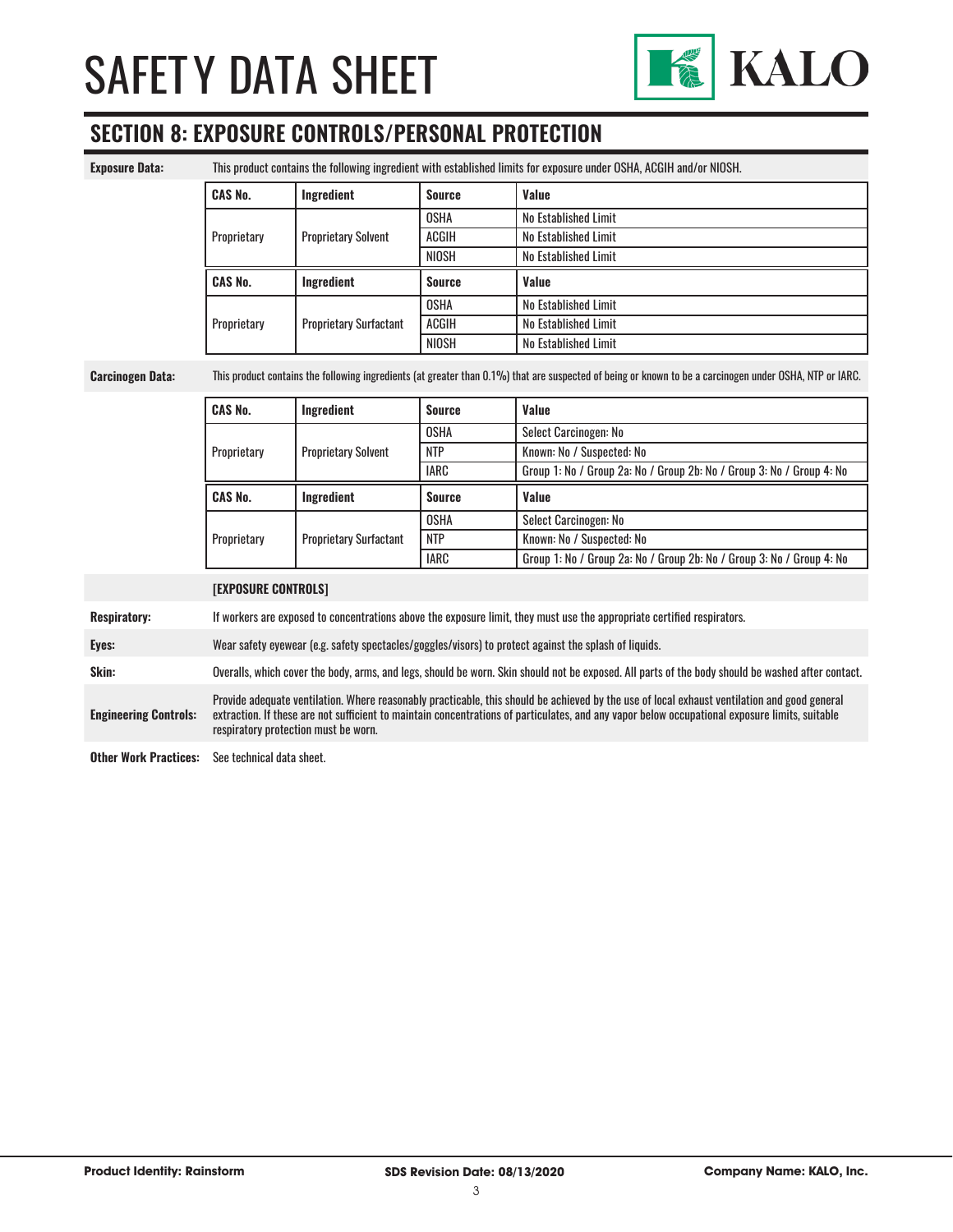

# **SECTION 9: PHYSICAL AND CHEMICAL PROPERTIES**

| Appearance:                                       | <b>Clear to Slightly Hazy Liquid</b>       |
|---------------------------------------------------|--------------------------------------------|
| Odor:                                             | Mild                                       |
| <b>Odor Threshold:</b>                            | <b>Not Measured</b>                        |
| pH:                                               | 5.5 - 7.5 (1% dilution in distilled water) |
| <b>Specific Gravity:</b>                          | $1.02 - 1.05 @ 20^{\circ}C$                |
| <b>Flashpoint:</b>                                | >200ºF / >93ºC                             |
| <b>Solubility in Water:</b>                       | <b>Not Measured</b>                        |
| Viscosity (cSt):                                  | <b>Not Measured</b>                        |
| $VOC\%$ :                                         | <b>Not Measured</b>                        |
| <b>Vapor Pressure (Pa):</b>                       | <b>Not Measured</b>                        |
| <b>Vapor Density:</b>                             | <b>Not Measured</b>                        |
| <b>Melting/Freezing Points:</b>                   | <b>Not Measured</b>                        |
| Initial Boiling Point/Range (OF/OC):              | <b>Not Measured</b>                        |
| <b>Flammability (Solid, Gas):</b>                 | Not Applicable                             |
| <b>Upper Flammability/Explosive Limits:</b>       | <b>Not Measured</b>                        |
| Lower Flammability/Explosive Limits:              | <b>Not Measured</b>                        |
| <b>Decomposition Temperature:</b>                 | <b>Not Measured</b>                        |
| <b>Auto-Ignition Temperature:</b>                 | <b>Not Measured</b>                        |
| Partition Co-Efficient n-octanol/water (Log Kow): | <b>Not Measured</b>                        |
| <b>Evaporation Rate (Ether=1):</b>                | <b>Not Measured</b>                        |
| Other:                                            | No other relevant information.             |

# **SECTION 10: STABILITY AND REACTIVITY**

| <b>Reactivity:</b>                       | Not chemically reactive.                                                                                |
|------------------------------------------|---------------------------------------------------------------------------------------------------------|
| <b>Chemical Stability:</b>               | Stable under normal ambient and anticipated conditions of use.                                          |
| <b>Hazardous Reactions:</b>              | Hazardous reactions not anticipated.                                                                    |
| <b>Conditions To Avoid:</b>              | Extended exposure to high temperatures can cause decomposition. Avoid all possible sources of ignition. |
| <b>Incompatible Materials:</b>           | Oxidizing agents.                                                                                       |
| <b>Hazardous Decomposition Products:</b> | Not anticipated under normal conditions of use.                                                         |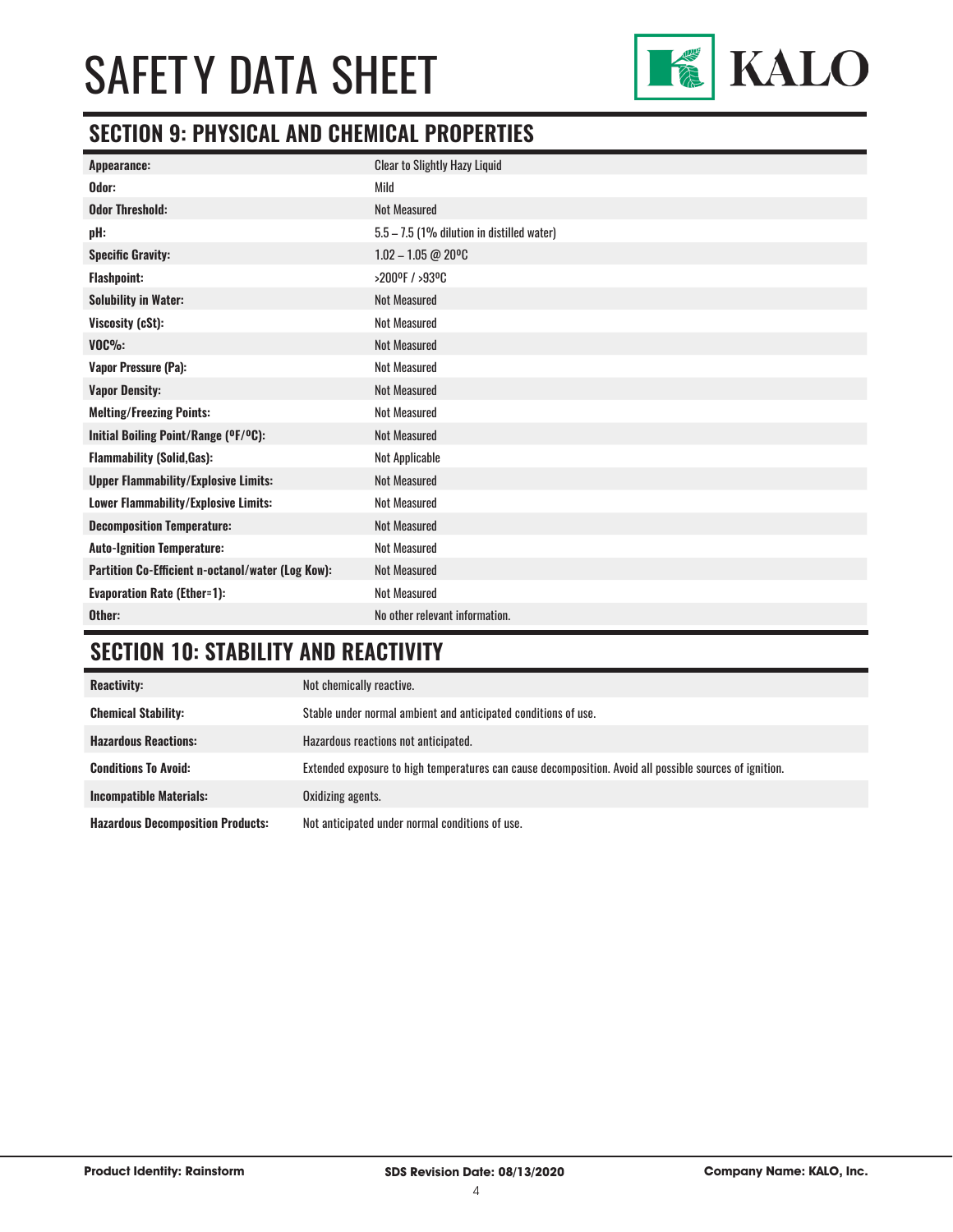

#### **SECTION 11: TOXICOLOGICAL INFORMATION**

|                                                                   | [ACUTE TOXICITY ESTIMATE]                                |                            |
|-------------------------------------------------------------------|----------------------------------------------------------|----------------------------|
| Ingredients:                                                      | Proprietary Blend of Solvent and Surfactant              |                            |
| Oral LD50mg/kg:                                                   | >2,000.00/Category: NA                                   |                            |
| Skin LD50mg/kg:                                                   | >2,000.00/Category: NA                                   |                            |
| Inhalation Vapor LC50mg/L/4hr:                                    | >20.00                                                   |                            |
| Inhalation Dust/Mist LC50mg/L/4hr:                                | >11.00                                                   |                            |
| <b>ITEM</b>                                                       | <b>HAZARD</b>                                            | <b>CATEGORY</b>            |
| <b>Acute Toxicity (mouth):</b>                                    | Not Applicable                                           | $\overline{\phantom{a}}$ . |
| <b>Acute Toxicity (skin):</b>                                     | Not Applicable                                           | $\overline{\phantom{a}}$   |
| <b>Acute Toxicity (inhalation):</b>                               | Not Applicable                                           | $\overline{\phantom{a}}$   |
| <b>Skin Corrosion/Irritation:</b>                                 | Causes mild skin irritation. (Not adopted by U.S. OSHA.) | 3                          |
| <b>Eye Damage/Irritation:</b>                                     | Not Applicable                                           | $\overline{\phantom{a}}$   |
| <b>Sensitization (respiratory):</b>                               | Not Applicable                                           | $\overline{\phantom{a}}$   |
| <b>Sensitization (skin):</b>                                      | Not Applicable                                           | $\overline{\phantom{a}}$   |
| <b>Germ Toxicity:</b>                                             | Not Applicable                                           | $\qquad \qquad -$          |
| <b>Carcinogenicity:</b>                                           | Not Applicable                                           | $-$                        |
| <b>Reproductive Toxicity:</b>                                     | Not Applicable                                           | $\overline{\phantom{a}}$   |
| Specific Target Organ Systemic Toxicity-Single Exposure:          | Not Applicable                                           | $-$                        |
| <b>Specific Target Organ Systemic Toxicity-Repeated Exposure:</b> | Not Applicable                                           |                            |
| <b>Aspiration Hazard:</b>                                         | Not Applicable                                           | $\overline{a}$             |

## **SECTION 12: ECOLOGICAL INFORMATION**

| <b>Toxicity:</b>                       | No additional information provided for this product.  |
|----------------------------------------|-------------------------------------------------------|
| <b>Persistence and Degradability:</b>  | There is no data available on the preparation itself. |
| <b>Bioaccumulative Potential:</b>      | Not measured.                                         |
| <b>Mobility In Soil:</b>               | No data available.                                    |
| <b>Results of PBT and vPvB Assess:</b> | This product contains no PBT/vPvB chemicals.          |
| <b>Other Adverse Effects:</b>          | No data available.                                    |

### **SECTION 13: DISPOSAL CONSIDERATIONS**

**Waste Treatment Methods:**

Do not allow into drains or water courses. Wastes and emptied containers should be disposed of in accordance with regulations made under the Control of Pollution Act and the Environmental Protection Act. Using information provided in this data sheet advice should be obtained from the Waste Regulation Authority, whether the special waste regulations apply. Dispose of contents in accordance with local and national regulations.